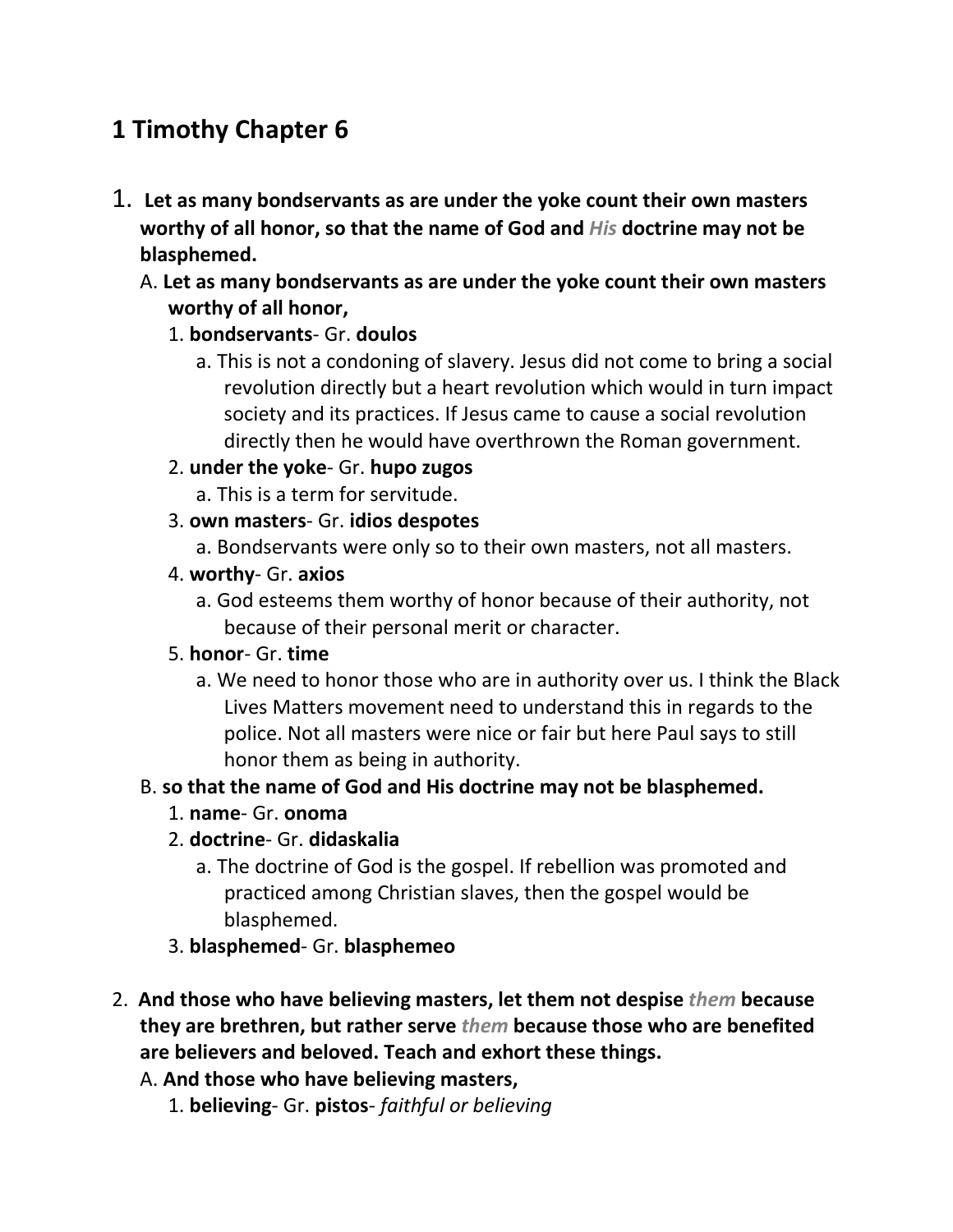- a. Believers should be faithful. Faithfulness and faith are connected!
- 2. **masters** Gr. **despotes**
- B. **let them not despise them because they are brethren,**
	- 1. **despise** Gr. **kataphroneo** *to think down, to disesteem*
		- a. It would be a temptation for a slave not to work so hard for a fellow believing master because of the fact the masters were taught at church that they were called to a love and grace walk with all people. It would be a temptation to take advantage of this and not work as hard and Paul said NO!
	- 2. **brethren** Gr. **adelphos** *sharing the same womb*
- C. **but rather serve them because those who are benefited are believers and beloved.**
	- 1. **serve** Gr. **douleuo**
	- 2. **benefited-** Gr. **euergesia** *a good deed, benefit*
		- a. People should be benefited by our work. If we change our focus from what we are getting from our work, to what benefit others are getting from our work then our jobs will take on new meaning.
		- b. We need remove the napkin from under our chin and drape it over our arm in service of others!
	- 3. **believers** Gr. **pistos** *faithful or believer*
	- 4. **beloved** Gr. **agapetos**
		- a. They are beloved by God. This does not say only the good masters are beloved. It just says the believing masters are beloved. God's love is unconditional and when it is received will change us in tangible ways.

# D. **Teach and exhort these things**

- 1. **teach** Gr. **didasko**
	- a. A pastor is to first teach the Word of God.
- 2. **exhort**-Gr. **parakaleo** *to call near to encourage*
	- a. Next a pastor is to exhort the people to practice what they have been taught.
- 3. **If anyone teaches otherwise and does not consent to wholesome words,**  *even* **the words of our Lord Jesus Christ, and to the doctrine which accords with godliness,** 
	- A. **If anyone teaches otherwise and does not consent to wholesome words,**
		- 1. **anyone**
			- a. I think this word is quite inclusive. We tend to excuse ourselves from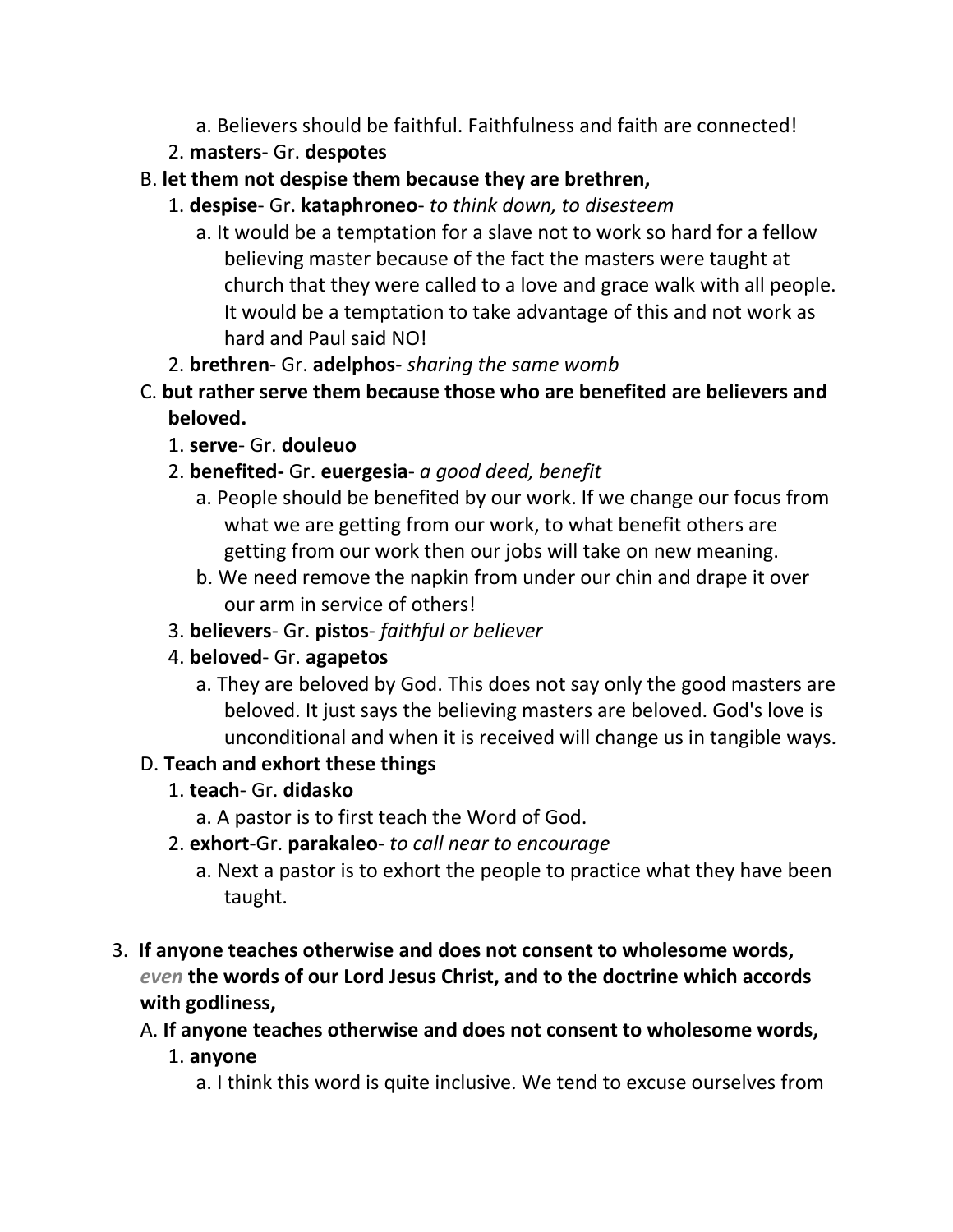the crowd and think we are different and things don't apply to us.

## 2. **teaches**- Gr. **didasko**

a. There are a whole lot of unapproved teachers and teachings that Jesus did not ordain in the body of Christ.

# 3. **otherwise**

- a. Other than the Word of God.
- b. In the first chapter Paul told Timothy that he was to insure that people were not teaching other things than the Word of God. 1 Tim. 1:3

# 4. **consent**- Gr. **proserchomai**- *come to, arrive at*

- a. A lot of teaching today does not arrive at or promote spiritual health. Actually, it will make one sick!
- 5. **wholesome words** Gr. **hugiaino logos-** *healthy, hygienic words*
	- a. This is the same as sound doctrine-  $1Ti$   $1:10$ ;  $2Ti$   $1:13$ ,  $2Ti$   $4:3$ ;

# Tit\_1:9, Tit\_2:1

# B. **even the words of our Lord Jesus Christ,**

- 1. **words** Gr. **ho** *those*
- 2. **Lord Jesus Christ**
	- a. This is not just the verses in red! All of the Word of God are the words of the Lord Jesus Christ.
	- b. However, not all of the words of the Lord Jesus are directed towards the church. Some of them were directed to the Jewish nation that was under the Law.

# C. **and to the doctrine which accords with godliness.**

- 1. **doctrine** Gr. **didaskalia** *teaching*
- 2. **accords** Gr. **kata** *according to*

# 3. **godliness**- Gr. **eusebeia**- *good reverence of God*

- a. Proper biblical teaching should produce godly fruit. Gal. 5:22-23
- b. The Word of God is truth. John 17:17 The truth will produce godliness. Tit\_1:1

# 4. **he is proud, knowing nothing, but is obsessed with disputes and arguments over words, from which come envy, strife, reviling, evil suspicions,**

# A. **he is proud,**

- 1. **proud** Gr. **tuphoo** *to envelope in smoke*
	- a. Pride will blind you to your own faults and ignorance.
	- b. Pride is at the root of religious arguments.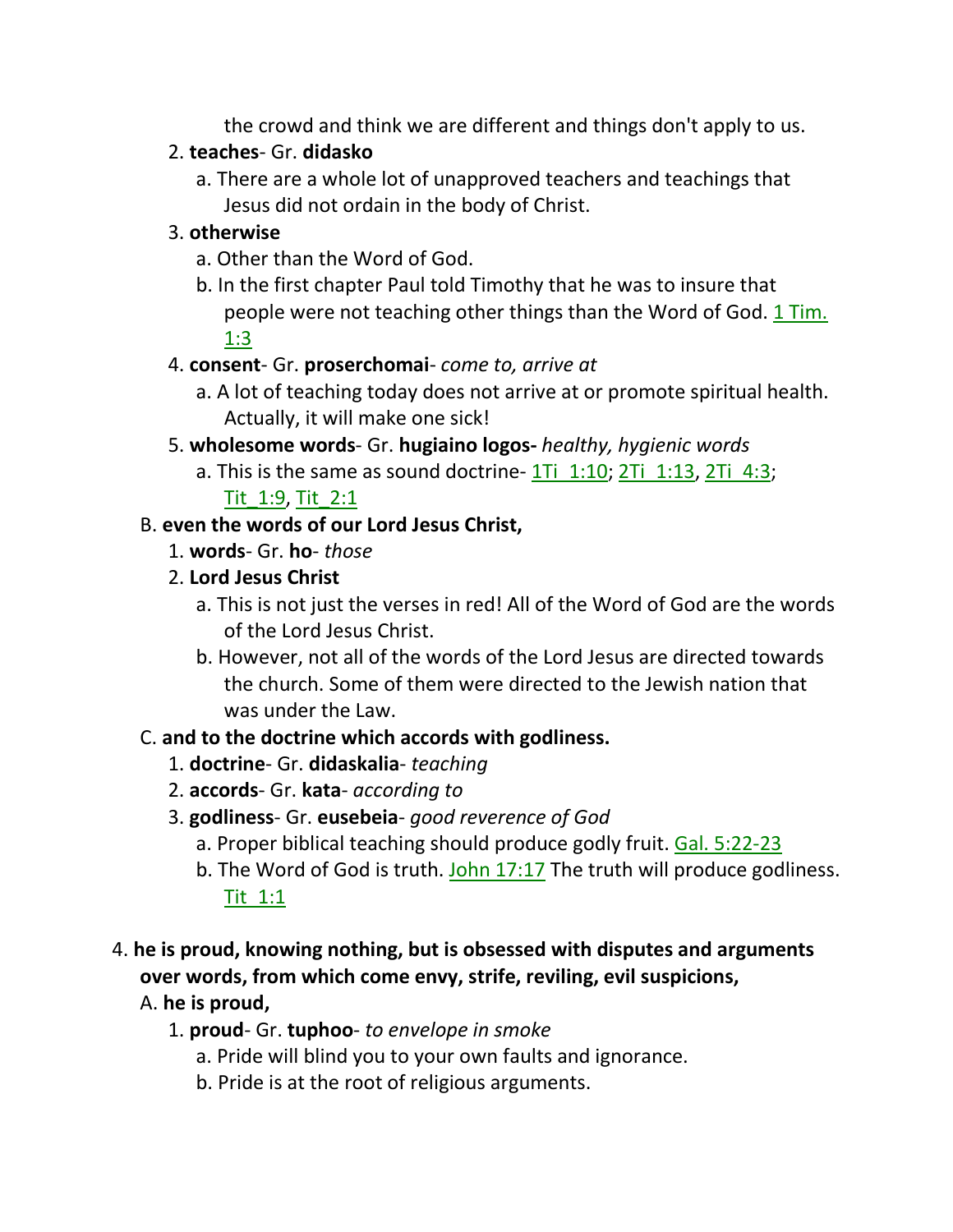### B. **knowing nothing**,

1. **knowing**- Gr. **epistamai-** *to be versed in, to be master of, to be acquainted with, comprehend, understand*

## 2. **nothing**

a. If you think you know all there is to know about something then you don't know as you need to know. 1 Cor. 8:2

#### C. **but is obsessed with disputes and arguments over words,**

- 1. **obsessed** Gr. **noseo** *to be sick; met. to have a diseased appetite or craving for a thing, have an excessive and vicious fondness for a thing*
	- a. Some people are just sick! They have a morbid interest in arguing scripture. They love to be on the Bible debate sites on the internet.

2. **disputes**- Gr. **zetesis**- *a seeking; an inquiry, a question; a dispute, debate, discussion, a subject of dispute or controversy*

a. A minister is admonished in the Word not to get into debates with people. 2Ti\_2:23, Tit\_3:9

- 3. **arguments over words** Gr. **logomachia** *word fights, fights over the Word*
	- a. We should not fight others over the Word.
	- b. Paul was called to the Gentiles but he would always first go to the Jews and get into debates with them. It never worked! He would get persecuted and kicked out and then he would go to the Gentiles and there would be revival!
	- c. You will never see much success if you try to debate people into the kingdom of God or into a truth.

## D. **from which come envy,**

- 1. **envy-** Gr. **phthonos** *ill-will or malice*
	- a. Religious arguments produce bad feelings towards others.
- E. **strife** Gr. **eris** *contention, strife, wrangling*
- F. **reviling** Gr. **blasphemia** *to blaspheme, name call*
	- 1. Debates often denigrate to name calling and giving unflattering labels.
- G. **evil suspicions** Gr. **poneros huponoia** *evil suspicion, conjecture, guess*
	- 1. Such arguments will leave you judging the other person and leave with an evil suspicion of them and conjecture to their true character and motives.
- 5. **useless wranglings of men of corrupt minds and destitute of the truth, who suppose that godliness is a** *means of* **gain. From such withdraw yourself.**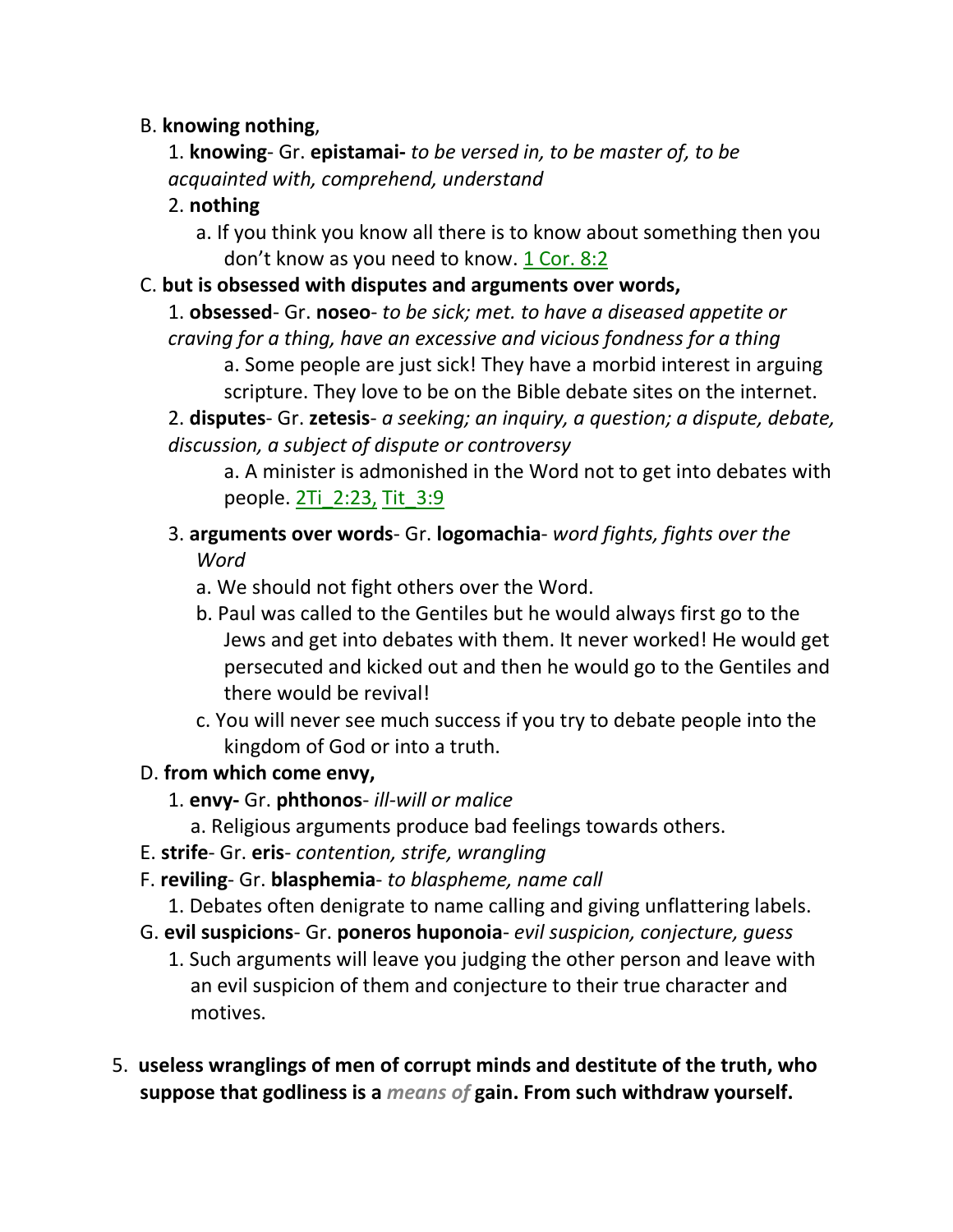### A. **useless wranglings of men of corrupt minds and destitute of the truth,**

- 1. **useless wranglings** Gr. **paradiatribe** *useless occupation, empty business, misemployment*
- 2. **men** Gr. **anthropos**

3. **corrupt**- Gr. **diaphtheiro**- *to corrupt or destroy utterly; to waste, bring to decay, pervert utterly*

#### 4. **minds**- Gr. **nous**

a. These men are of unrenewed minds by the Word.

b. These types of men were in the OT also. 2Ti 3:8

5. **destitute-** Gr. **apostereo**- *to be destitute or devoid of*

- 6. **truth** Gr. **aletheia**
	- a. What is truth? It is the Word of God. John 17:17 These men are devoid of the truth of the Word of God and it's true meaning.

## B. **who suppose that godliness is a means of gain.**

1. **godliness**- Gr. **eusebeia**- *good reverence, good worship*

2. **means of gain**- Gr. **porismos**- *a providing, procuring; a source of gain, a method to earnings*

a. This means that some are in the ministry strictly for the money it brings. They peddle religion and religious products to the simple and gullible.

b. These are no different than the money changers in the temple in Jesus' day.

c. This also means that some teach that the more money you have the godlier you are. This is not necessarily the case. Godliness can bring gain, but wealth is not the sure barometer of godliness.

## C. **From such withdraw yourself**

- 1. **withdraw** Gr. **aphistemi** *to stand off from*
	- a. We see this in the OT when Moses told the people to stand off and away from the rebels who were swallowed by the earth alive! Num. 16:26-32 Now, this might not happen in the NT but just in case, stand off from them!

## 6. **Now godliness with contentment is great gain.**

- A. **godliness** Gr. **eusebeia**
- B. **contentment** Gr. **autarkeia** *a condition of life in which no aid or support is needed, sufficiency of the necessities of life*
	- 1. Contentment is learned. Paul himself had to learn contentment. Phil. 4:11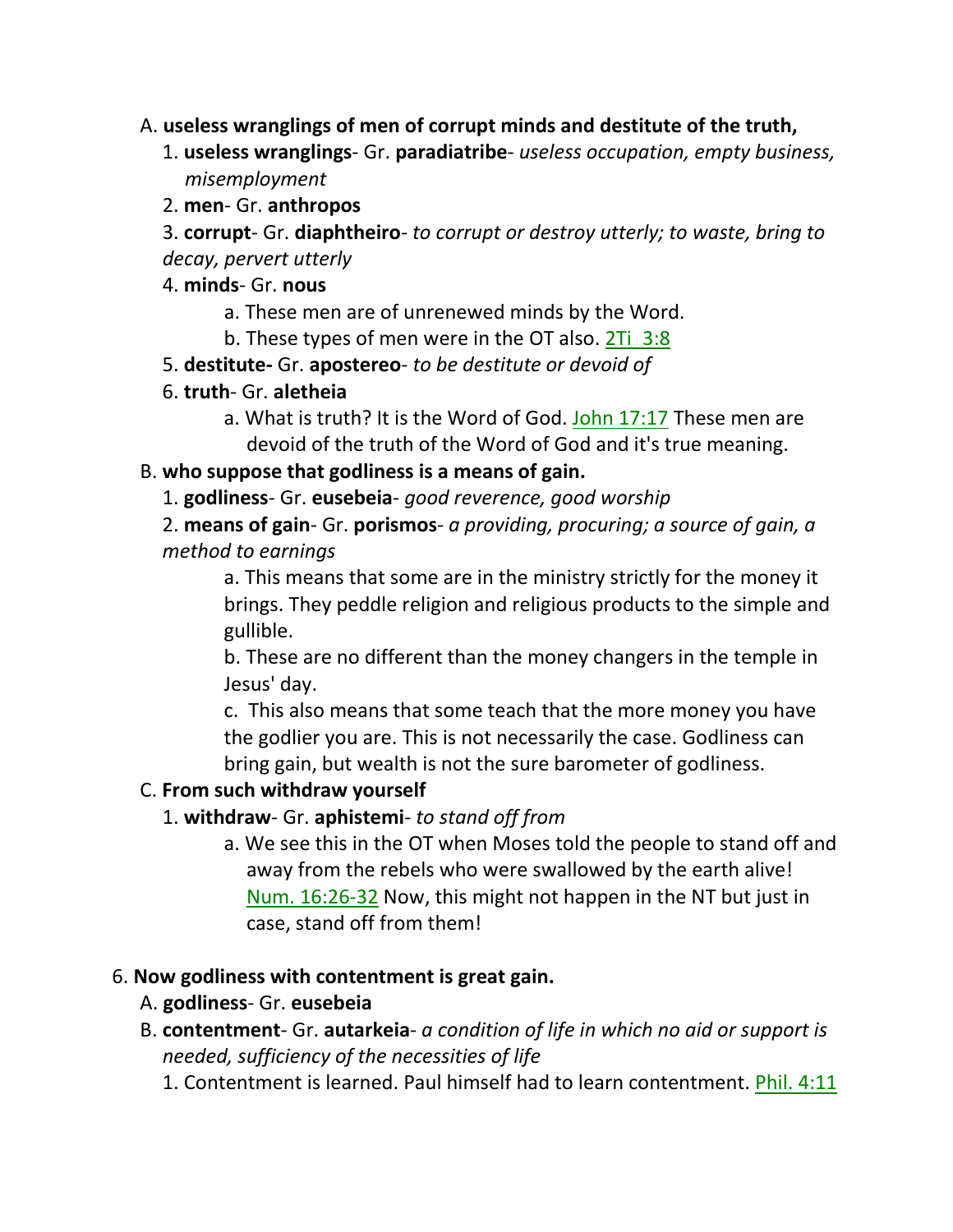### C. **great**- Gr. **megas**

- 1. There is mega gain when we are godly and content. A sign that we are slipping away from godliness is when we lose contentment in life. A person who has lost contentment in the Lord will seek to find it in their flesh and in material things. Heb. 13:5
- D. **gain** Gr. **porismos** *a providing, procuring; a source of gain, a method to earnings*
- 7. **For we brought nothing into** *this* **world,** *and it is* **certain we can carry nothing out.**

### A. **For we brought nothing into this world,**

- 1. **brought** Gr. **eisphero** *to carry in*
- 2. **world** Gr. **kosmos**
	- a. We enter this world by birth. We enter into heaven by the new birth.

### B. **and it is certain we can carry nothing out**

- 1. **certain** Gr. **delos** *clear*
	- a. Every baby born has come naked with empty hands.
- 2. **carry** Gr. **ekphero** *to carry out*
	- a. Everyone entering heaven will be wearing a white robe [given by Jesus] and with empty hands. They will be given their reward upon entering.

b. All the things of this world must be used here because they stay here. Job 1:21, Ecc 5:15-16, Psa 49:17

## 8. **And having food and clothing, with these we shall be content.**

#### A. **And having food and clothing,**

- 1. **food** Gr. **diatrophe** *nourishment*
- 2. **clothing** Gr. **skepasma** *a covering, spec. clothing*

a. A church should not be giving physical aid much beyond these necessary items. Some churches help pay rent, car bills, car payments, cell phone payments, and help with credit cards...etc.

#### B. **with these we shall be content**

1. **content**- Gr. **arkeo**- *to be possessed of unfailing strength, to be*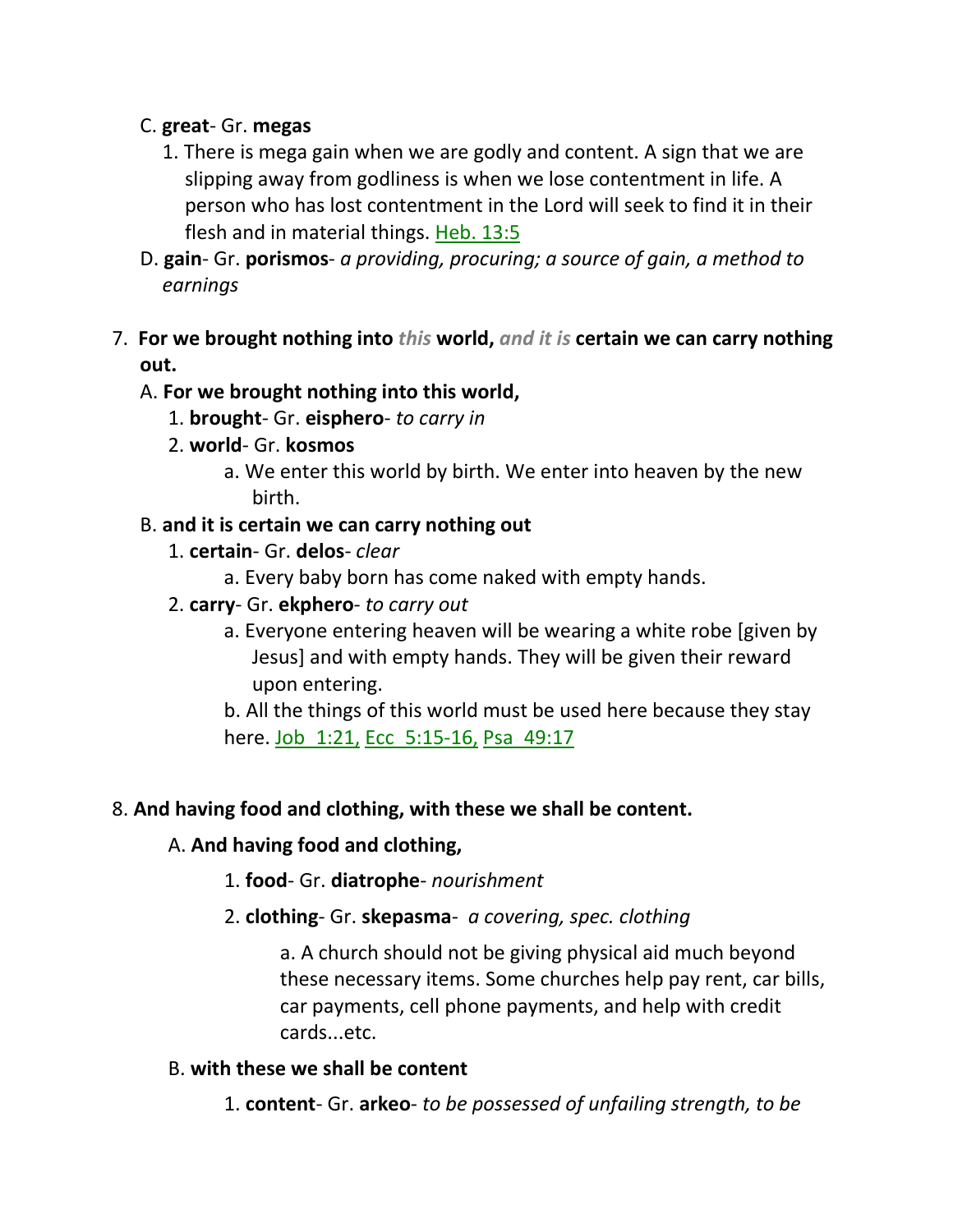## 9. **But those who desire to be rich fall into temptation and a snare, and** *into* **many foolish and harmful lusts which drown men in destruction and perdition.**

### A. **But those who desire to be rich fall into a temptation and a snare,**

#### 1. **desire**- Gr. **boulomai-** *to resolve, to determine*

a. Some people have resolved to become wealthy no matter what it takes or what it costs them. Many of these will cut corners and get into questionable practices that take advantage of others.

#### 2. **rich**- Gr. **plouteo**- *to become wealthy*

a. It is not wrong to be wealthy. It is wrong to trust in uncertain riches.

#### 3. **fall-** Gr. **empipto**- *to fall into*

#### 4. **temptation-** Gr. **peirasmos**- *a testing or proving*

a. This word is always used of the tests and temptations of the enemy. God tests people but it is a different Greek word. It is the word **dokimazo**- to test in order to approve of and use. God tests to approve us and to promote us. The enemy's tests are always to find our breaking point and for us to sin and fall.

#### 5. **snare**- Gr. **pagis**- *trap*

a. Prosperity is a greater test than lack.

### B. **and into many foolish and harmful lusts which drown men in destruction and perdition.**

- 1. **foolish** Gr. **anoetos** *unintelligent, unwise;*
	- a. Running after money is not smart.
- 2. **harmful-** Gr. **blaberos** Gr. *hurtful, harmful, something that hinders*

a. Running after money will at some point become hurtful and harmful to you and others.

- 3. **lusts** Gr. **epithumia** *strong desires*
- 4. **drown** Gr. **buthizo** *to plunge into the deep, to sink*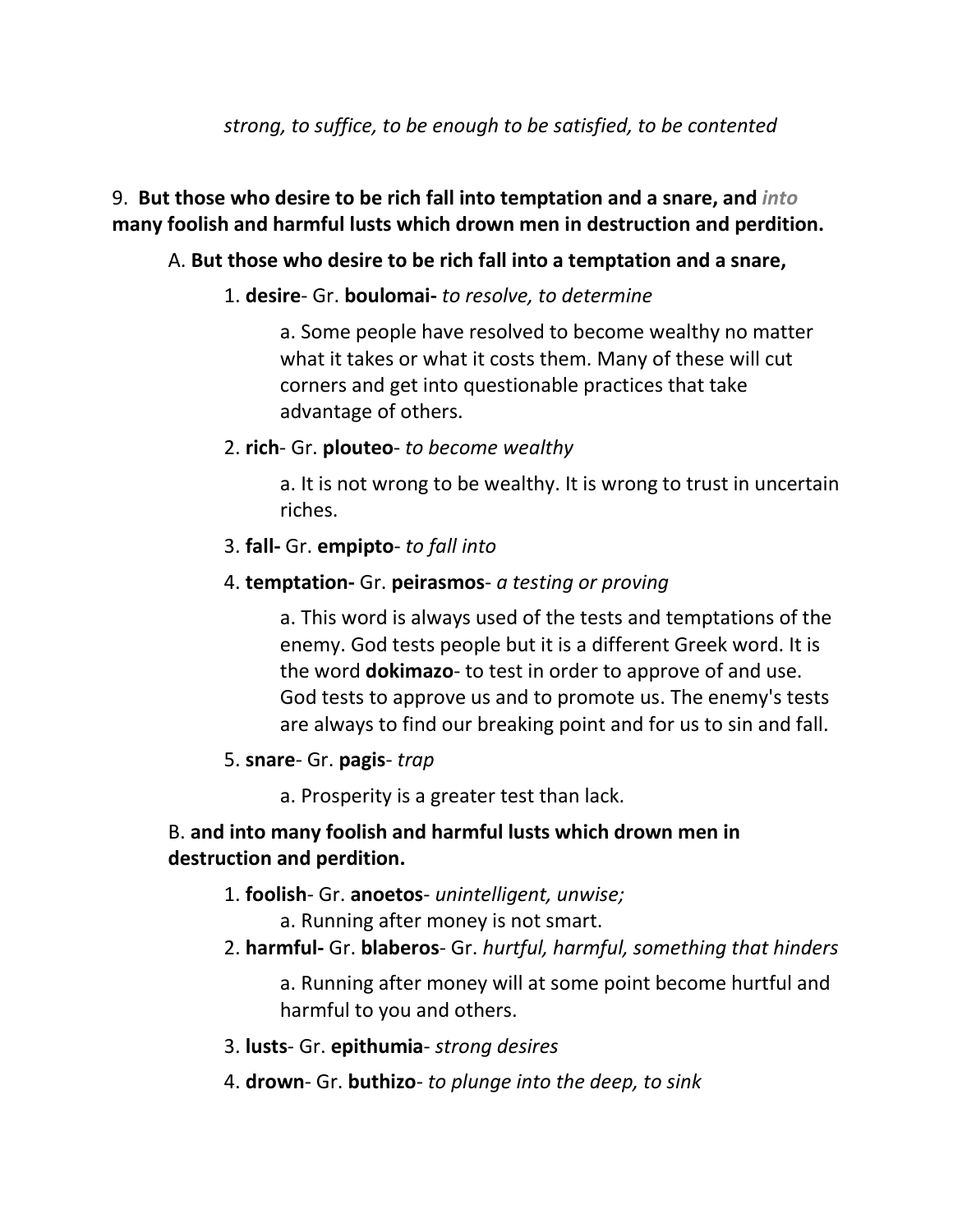a. The cares of the wealthy often weigh them down and sometimes sink them. Just look at the average lottery winner.

#### 5. **men**- Gr. **anthropos**

6. **destruction**- Gr. **olethros**- *ruin, destroy, death*

a. Lot moved to Sodom for financial gain. He ended up seeing it's destruction and all that he had. Gen. 13:10-13

b. Gehazi ran after gold and ended up with leprosy.

#### 7. **perdition**- Gr. **apoleia**- *ruin, loss*

a. What does it profit a man to gain the whole world but lose his own soul? Mark 8:36

b. Balaam ran after money and ended up in perdition.

c. Achan ran after silver and gold and ended in perdition.

d. Lucifer ended up in perdition because of the multitude of merchandise. Ezek 28:16

e. Judas became the son of perdition due to his lust for money. Mat\_26:15, John 17:12

10. **For the love of money is a root of all** *kinds of* **evil, for which some have strayed from the faith in their greediness, and pierced themselves through with many sorrows.** 

#### A. **For the love of money is a root of all kinds of evil,**

- 1. **love of money** Gr. **philarguria** *the love of silver*
	- a. Notice here that it does not say that money is the root of all kinds of evil. It says the love of money is.
	- b. It is not evil to have money, but it is if money has you!

#### 2. **root**- Gr. **rhiza**

- a. This is idolatry rooted in the heart. Covetousness is idolatry. Col.  $3:5$
- 3. **evil** Gr. **kakos** *of a bad or inferior quality*
- B. **for which some have strayed from the faith in their greediness,**
	- 1. **strayed** Gr. **apoplanao** *to stray or wander off*
		- a. Covetousness will cause you to wander off of course with God. The deceitful thing is that it is so gradual you do not notice.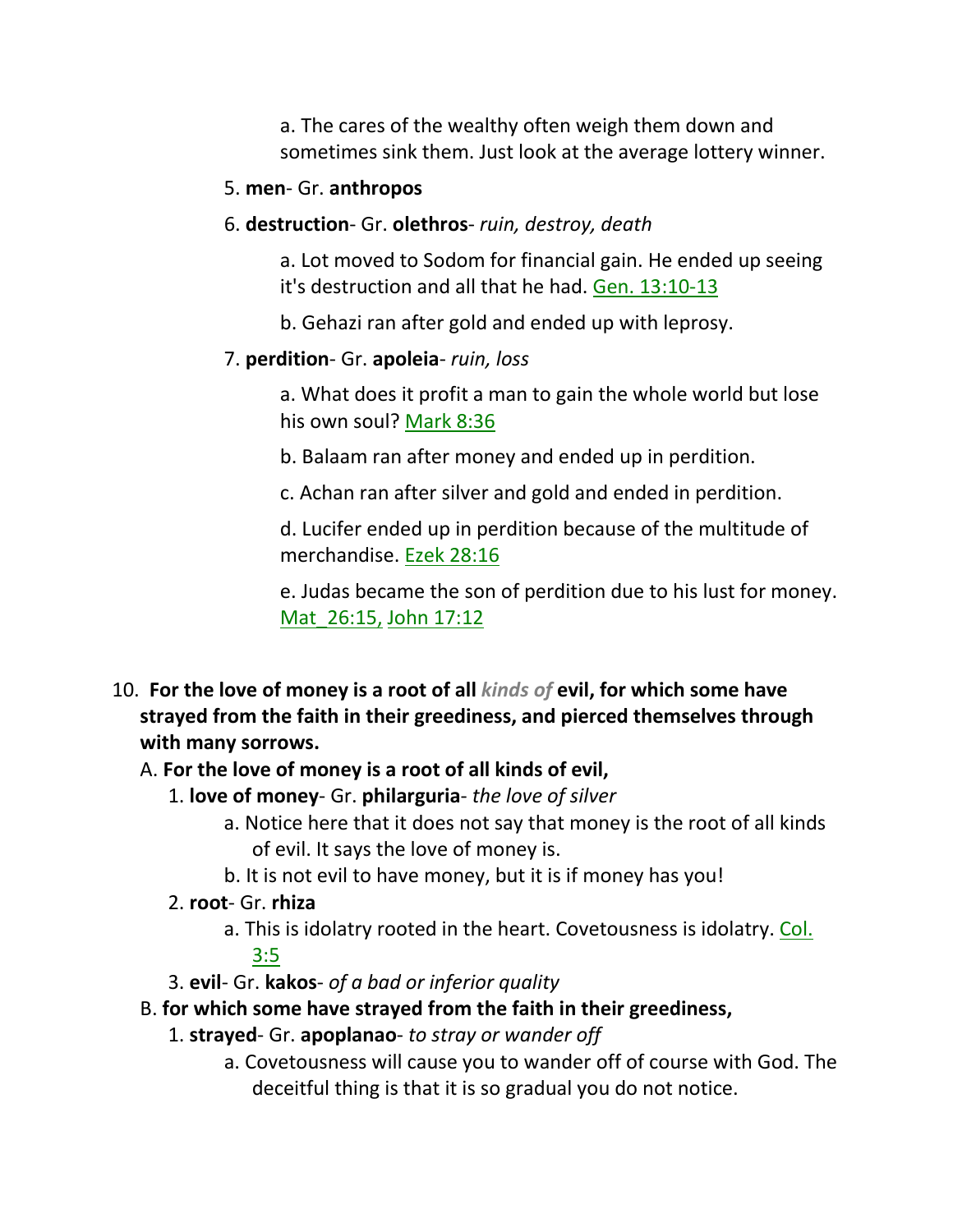b. You can boil a frog in a pot of water if you slowly increase it degree by degree.

# 2. **the faith**

- a. The Christian path
- 3. **greediness** Gr. **oregomai**

# C. **and pierced themselves through with many sorrows.**

1. **pierced**- Gr. **peripeiro**- *to put on a spit, transfix; met. to pierce, wound deeply*

a. The picture here is to pierce something through and put it on a rotating spit in which is roasted slowly. This is not a good way to die! b. A minister in the church that uses the church for money making schemes will end up pierced through with many sorrows. God does not take it lightly when his bride is prostituted.

2. **sorrows**-Gr. **odune**- *grief*

# 11. **But you, O man of God, flee these things and pursue righteousness, godliness, faith, love, patience, gentleness.**

- A. **But you**,
- B. **O man of God,**
	- 1. What an encouragement to be called a man or woman of God! We should see ourselves as men and women of God.
	- 2. Moses, Elijah, Elisha, and David were called a man of God.
	- 3. If you want to be a man or woman of God then it happens by allowing the Word of God to teach, rebuke, correct, and instruct you. 2 Tim. 3:17

# C. **flee these things and pursue righteousness**

- 1. **flee** Gr. **pheugo** *metaphorically to flee (to shun or avoid by flight) something abhorrent, especially vices*
	- a. There are some things you are not to casually hang around. Two of them are arguments and idolatry. Run from these!

# 2. **these things**

a. Arguing over the Word and covetousness.

3. **pursue**- Gr. **dioko**- *to put in rapid motion; to pursue; to follow, to follow eagerly, endeavor earnestly to acquire*

a. We are not to pursue money and possessions but we are called to pursue Christian virtues.

4. **righteousness**- Gr. **dikaiosune**- *to be as one ought to be, fair and equitable dealing, justice*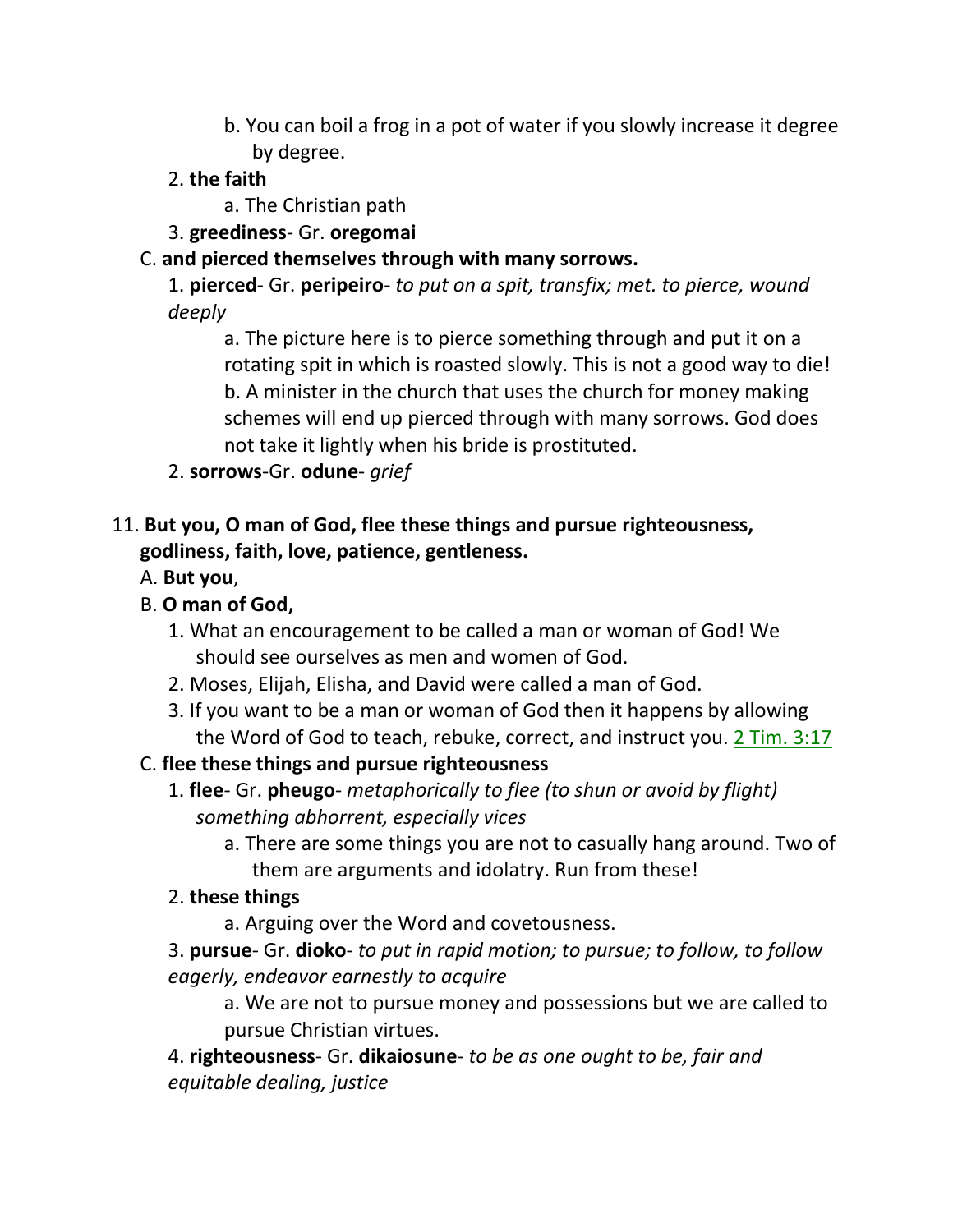### D. **godliness**- Gr. **eusebeia**

- 1. The word godliness is used nine times in this short letter. A pastor and a church is to bring forth godliness in the lives of its members. The nine fruit of the Spirit and nine gifts of the Holy Spirit are to bring forth godliness in the saints.
- E. **faith** Gr. **pistis** *firm persuasion based upon hearing*
- F. **love** Gr. **agape**
- G. **patience** Gr. **hupomone** *to remain under pressure, endurance*
- H. **gentleness** Gr. **praotes** *gentleness, mildness, meekness*
- 12. **Fight the good fight of faith, lay hold on eternal life, to which you were also called and have confessed the good confession in the presence of many witnesses.**

# A. **Fight the good fight of faith,**

1. **Fight**- Gr. **agonizomai**- *to be a combatant in the public games; to contend, fight, strive earnestly*

> a. We get the word agony from this word! Sometimes it will cause agony to stay in faith when the flesh, the devil, and world are coming against you.

b. Jesus was in great agony in the garden while he fought the good fight of faith. Luke 22:44

c. Sometimes are battle of faith is waged in public and sometimes it is in private.

## 2. **good**- Gr. **kalos**

a. A good fight is the one you win! If you lose a fight it was not a good fight!

# 3. **fight of faith**- Gr. **agon pistis**

- a. This is the only fight we are called to wage.
- b. In the fight of faith we only need to stand on the finished work of Christ and speak his word.

## B. **lay hold on eternal life,**

- 1. **lay hold** Gr. **epilambanomai** *to seize upon*
	- a. We have been seized upon at salvation by Jesus. Now our call is to seize upon Him by faith. Phil. 3:12

## 2. **eternal life**- Gr. **aionios zoe**

a. Eternal life is not to be understood in duration but in quality and relationship.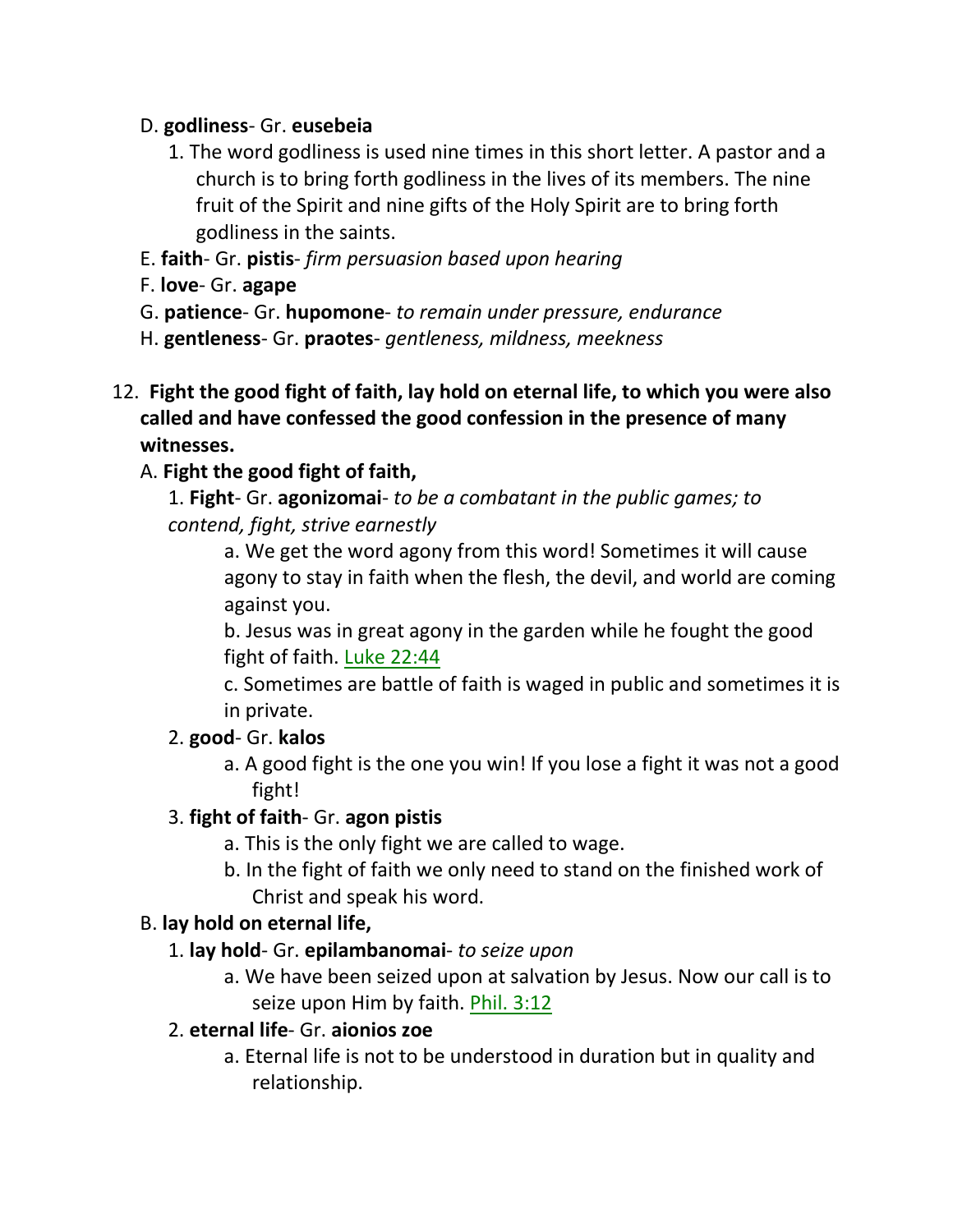- b. Jesus said eternal life is to know God the Father and the Son whom He sent. John 17:3
- c. To lay hold of eternal life does not mean that we must fight to get to heaven. No, we are to fight the good fight of faith to lay hold of the revelation of Jesus and all that He has for us!
- C. **to which you were called and have confessed the good confession in the presence of many witnesses.**
	- 1. **called** Gr. **kaleo**
		- a. We are called to know God the Father and Jesus Christ His Son.
	- 2. **confessed** Gr. **homolegeo** *to say the same thing, acknowledge*
	- 3. **good confession** Gr. **kalos homologia**
		- a. That is the confession of Jesus as Lord. Rom. 10:9-10
	- 4. **presence** Gr. **enopion**
	- 5. **many witnesses** Gr. **polus martus**
		- a. Timothy got saved in front of many witnesses and now he was serving and leading in front of many witnesses.
- 13. **I urge you in the sight of God who gives life to all things, and** *before* **Christ Jesus who witnessed the good confession before Pontius Pilate,** 
	- A. **I urge you in the sight of God who gives life to all things,**
		- 1. **urge** Gr. **paraggello**
		- 2. **sight** Gr. **enopion**
		- 3. **gives life** Gr. **zoopoieo**
			- a. We can always go to the life-giving God to receive strength and help.
		- 4. **all things**
	- B. **and before Christ Jesus who witnessed the good confession before Pontius Pilate**
		- 1. **witnessed** Gr. **martureo**
		- 2. **good confession** Gr. **kalos homologia**
			- a. Jesus maintained his confession of His identity and call from God in front of Pilate. He maintained the truth in the presence of immense pressure to lie and say what was needed to get off.
		- 3. **Pontius Pilate** *means one from the sea armed with a spear*
			- a. The Gentiles are seen symbolically as the sea in the OT. Here we see a Gentile whose name means one from the sea and who is armed with a spear to kill the Messiah.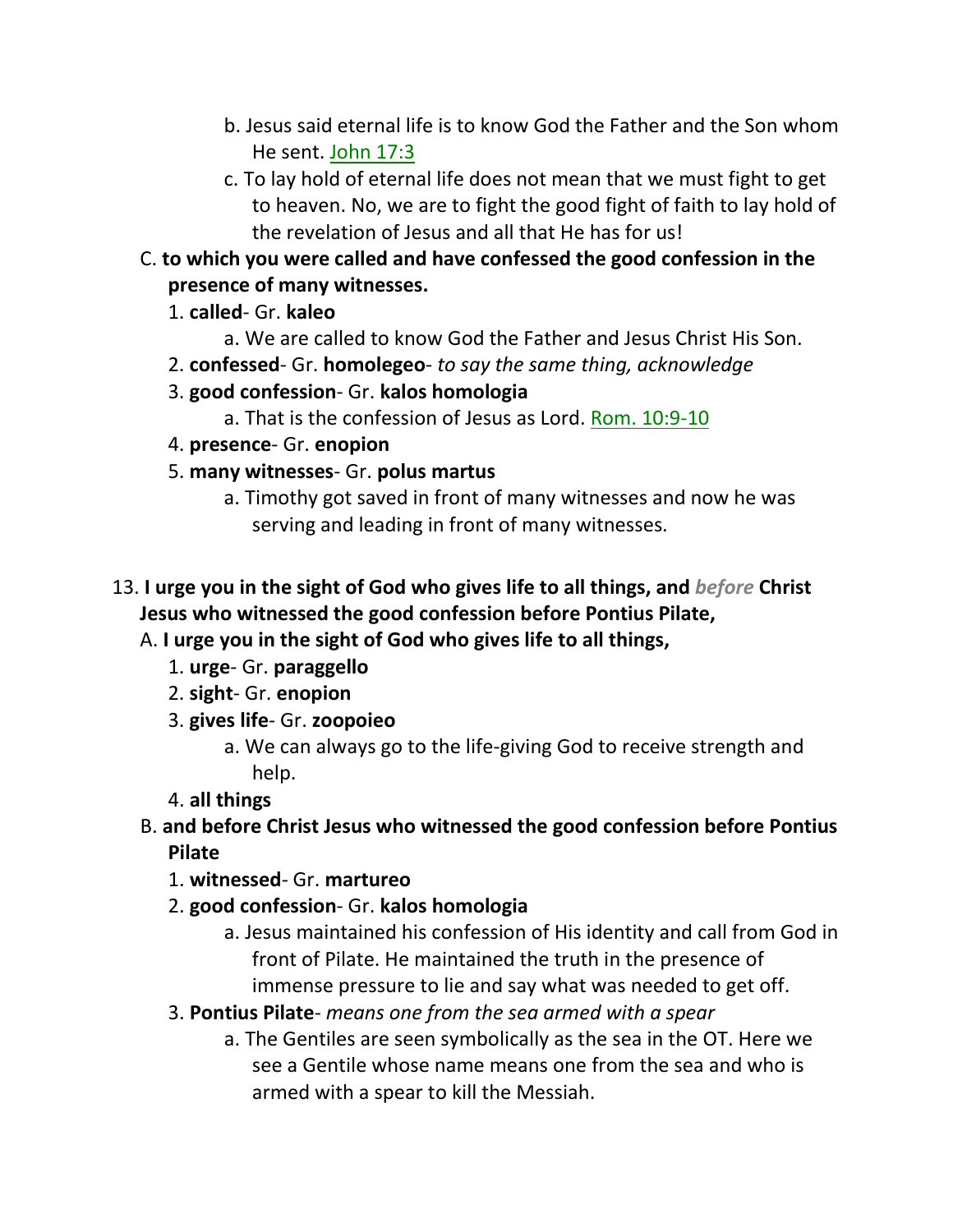- b. Paul brings up that Jesus maintained his confession before pressure because this is what Timothy must do this as well. Church tradition says that Timothy was martyred in Ephesus for his stance of the gospel.
- 14. **that you keep** *this* **commandment without spot, blameless until our Lord Jesus Christ's appearing,**

# A. **that you keep this commandment without spot,**

- 1. **keep** Gr. **tereo** *watch over carefully*
- 2. **commandment** Gr. **entole**
	- a. This refers to the charge in the previous verse.
- 3. **without spot** Gr. **aspilos** *unblemished*
- B. **blameless until our Lord Jesus Christ's appearing**
	- 1. **blameless** Gr. **anepileptos** *not being grabbed upon*
		- a. This Greek word pictures not having anything in your life that can be grabbed with you attached to it. We should have nothing currently in our life that is attached to us that being found out would discredit us with it.
	- 2. **appearing** Gr. **epiphaneia** *appearance, manifestation, glorious display* a. Paul often spoke of the imminent return on the Lord in his generation's lifetime. We should do the same.
- 15. **which He will manifest in His own time,** *He who is* **the blessed and only Potentate, the King of kings and Lord of lords,** 
	- A. **which He will manifest in His own time,**
		- 1. **manifest** Gr. **deiknuo** *to show, expose to the eyes, to give evidence or proof of a thing*
		- 2. **own time** Gr. **idios kairos** *one's own particular season* a. Jesus is going to show up and show out on His own time and season.
	- B. **He who is the blessed and only Potentate,**
		- 1. **blessed** Gr. **makarios** *blessed; favored; fortunate; happy; privileged* a. Jesus is the blessed One and He shares this blessing with us!
		- 2. **only Potentate** Gr. **monos dunastes** *the only a potentate, sovereign, a person of rank and authority*

*royal minister of great authority*

a. Jesus is the Sovereign over the church. No earthly president, king,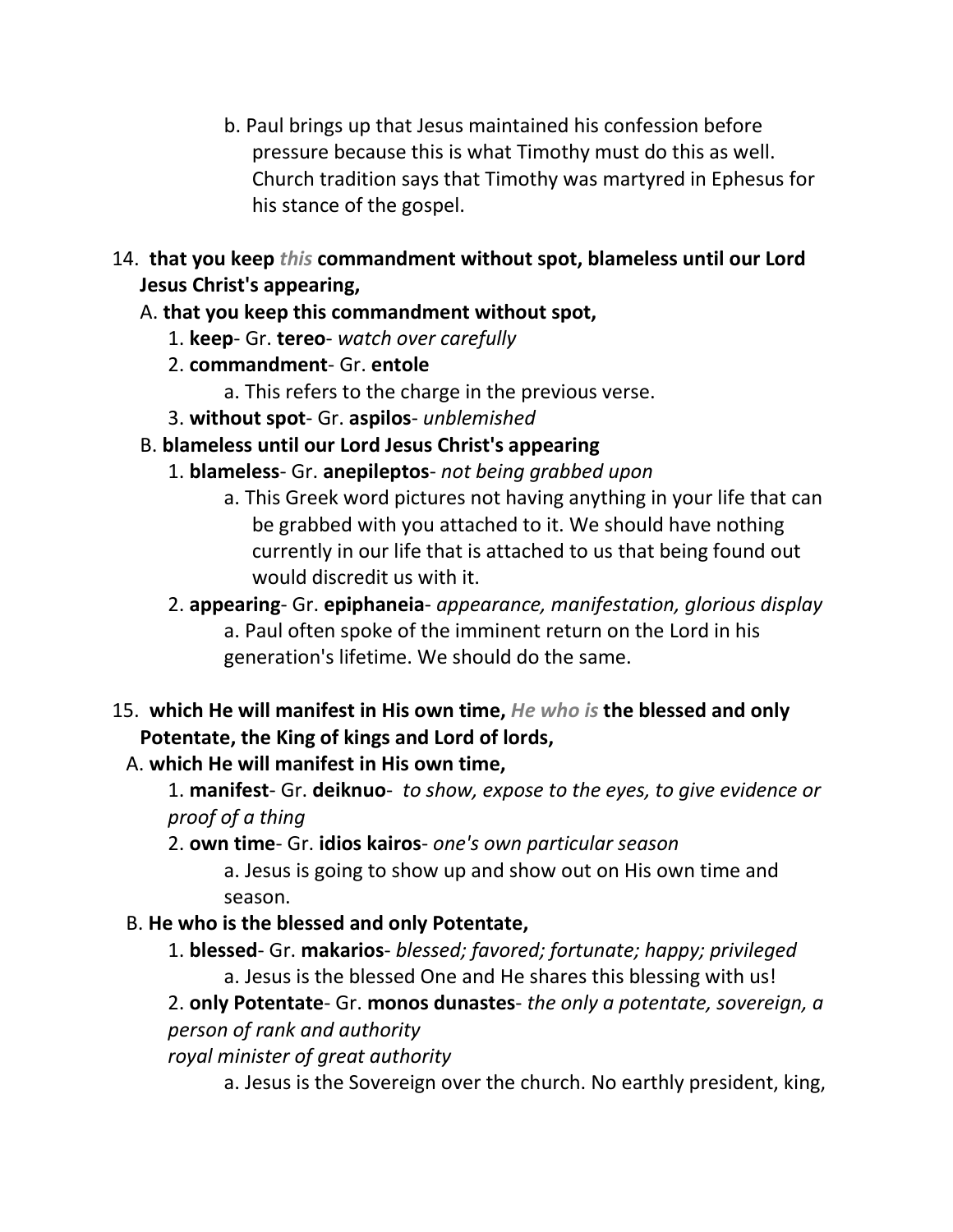or magistrate can say that.

- C. **the King of kings and Lord of lords**
	- 1. **King of kings** Gr. **basileus basileuo** *King over those ruling as a king* a. Jesus is over us kings who are ruling and reigning with Him.
	- 2. **Lord of lords** Gr. **kurios kurieuo** *Lord over those ruling as lords* a. He is Lord over us lords who are exercising lordship with Him. b. The phrase King of kings and Lord of Lords are mentioned three times in scripture. Rev 17:14, Rev 19:16 Three is the number of Jesus and redemption. He is the King of kings and Lord of lords!

c. We in the church are kings and priests unto God and will rule and reign with Him forever and forever. Rev. 5:10, Rev. 22:5

# 16. **who alone has immortality, dwelling in unapproachable light, whom no man has seen or can see, to whom** *be* **honor and everlasting power. Amen.**

## A. **Who alone has immortality,**

## 1. **alone**- Gr. **monos**

a. Jesus alone is God's Son. John 3:16 We being in Him share His Sonship. We don't have anything apart from Christ sharing it with us.

## 2. **immortality**- Gr. **athanasia**- *undying, immortality, everlasting*

a. Jesus is the only one that has immortality in Himself. We share immortality with Him because we are in Him and are in union with Him. 2 Tim. 1:10, 1 Cor. 15:54

b. Jesus stated He was eternal- Joh 8:58, Rev 1:8, Rev 1:17-18

## B. **dwelling in unapproachable light,**

# 1. **dwelling**- Gr. **oikeo**

a. This is referring to God the Father. No man has seen God the Father except Jesus. In the OT Moses and different people are said to have seen God but that was appearances of Christ before his incarnation. They were interacting with the second member of the Godhead who is the visible member of the Godhead.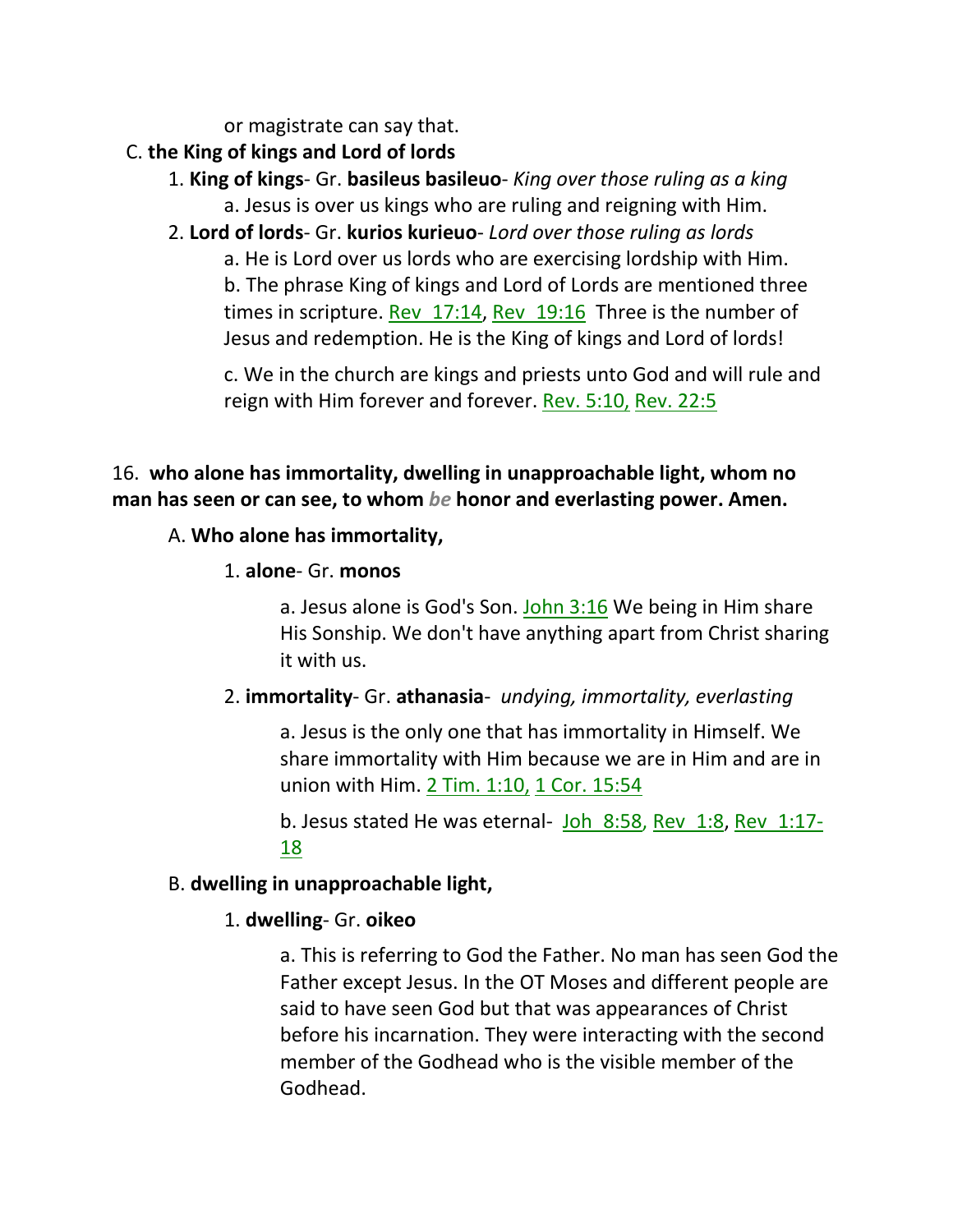#### 2. **unapproachable**- Gr. **aprositos**- *inaccessible*

#### 3. **light**- Gr. **phos**

a. This speaks of any man in this life. As no man can stand to look full on into the sun for any length of time without being blinded, so no man can look at the face of God the Father and survive the experience. Exo 33:20

b. I believe that when we get to heaven we will be able to do this.

#### C. **whom no man has seen or can see,**

#### 1. **no man**- Gr. **oudeis anthropos**- *not one man*

- 2. **seen** Gr. **eido** *see or know by perception*
- 3. **see** Gr. **eido** *to see or know by perception*
	- a. 1 Tim. 1:17
	- b. Joh\_1:18, Joh\_6:46

#### D. **to whom be honor and everlasting power**

1. **honor**- Gr. **time**- *value, dignity*

a. God is the only one with inherent value and dignity. All of creation gets its value and dignity from God. They are gifts from Him.

### 2. **everlasting**- Gr. **aionios**- *without beginning and end, that which always has been and always will be.*

a. Universalists say that this Greek word means *lasting for an age*. They say it does not mean everlasting. They connect this word with the passages on hell to teach this. However, if they want to do that they need to do the same when this Greek word is attached to God and the things of God. Here, if you apply their definition of this word, it would mean that God's power will only last for an age and then be over. Rubbish. This word when referring to heaven and hell means enduring without end.

- 3. **power** Gr. **kratos** *ruling power*
	- a. We get our word democratic from this word. Demos means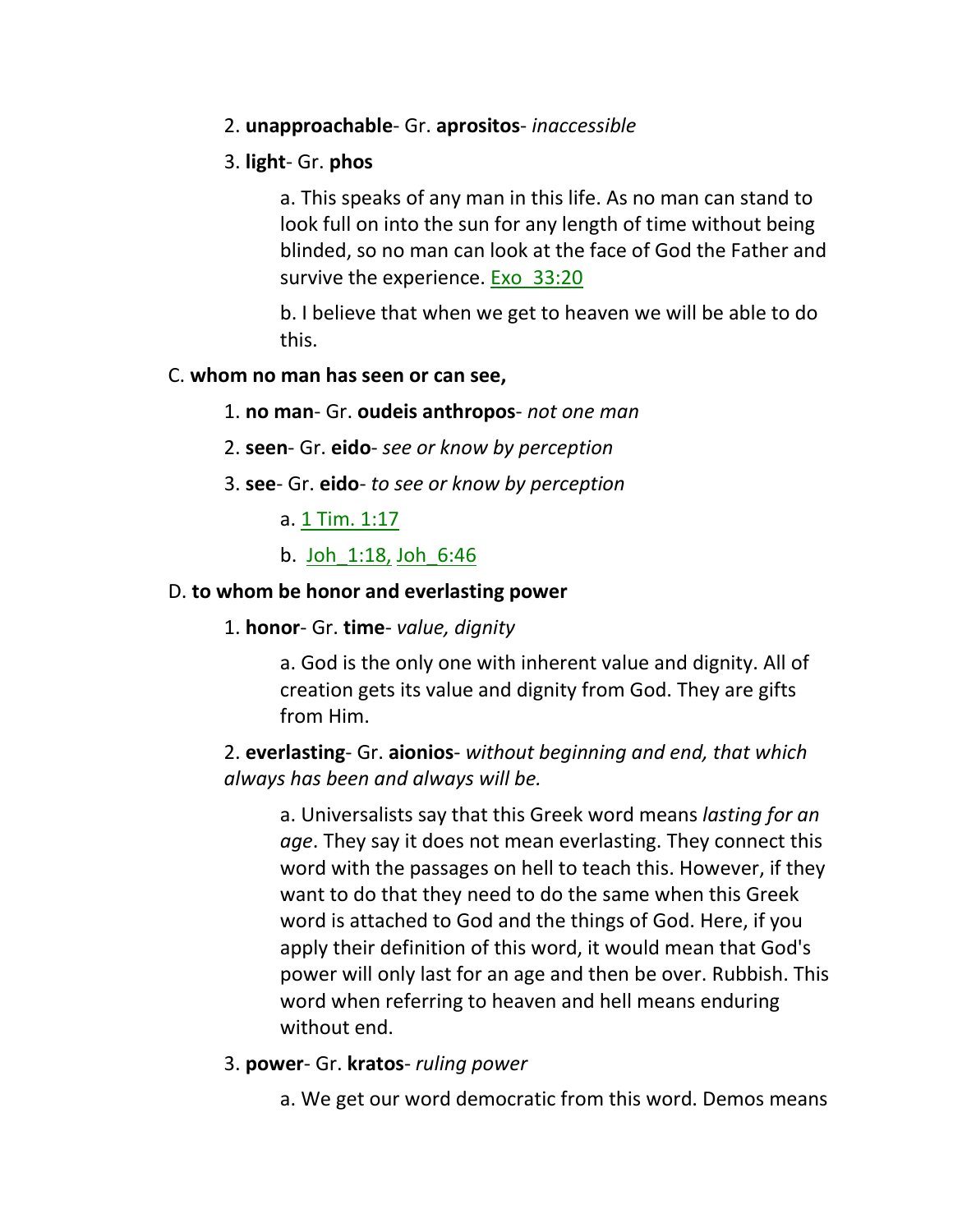*people* and kratos means *ruling power*. This means ruled by the people.

b. As kings under the King of kings we have been given ruling power to exercise over the enemy.

- E. **amen** Gr. **amen** *so be it, it is so!*
- 17. **Command those who are rich in this present age not to be haughty, nor to trust in uncertain riches but in the living God, who gives us richly all things to enjoy.**

#### A. **Command those who are rich in this present age not to be haughty,**

- 1. **command** Gr. **paraggello**
- 2. **rich** Gr. **plousios**
- 3. **present age** Gr. **nun aion** *now age or time period*
- 4. **haughty** Gr. **hupselophroneo** *high minded*
- B. **nor trust in uncertain riches but in the living God,**
	- 1. **trust** Gr. **elpizo** *to hope- confident expectation of good*
	- 2. **uncertain** Gr. **adelotes**
		- a. Wealthy men lost their fortunes overnight in the stock market crash of 1929 and committed suicide.
	- 3. **riches** Gr. **ploutos**
	- 4. **living** Gr. **zao**
		- a. Even if wealth may disappear the ever-living God is still present to bestow it again.

## C. **who gives us richly all things to enjoy**

- 1. **gives** Gr. **parecho** *to reach forth, offer, to afford, furnish*
- 2. **richly** Gr. **plousios**
- 3. **all things** Gr. **pas**
	- a. All things that are beneficial as the Greek word for enjoy means.
- 4. **enjoy** Gr. **apolausis** *beneficial participation, enjoyment, pleasure*

a. There are some things the world calls pleasure and enjoyment but they are not beneficial to them. God has only given beneficial things to us to enjoy and be pleasured by.

b. Religion teaches that we are not to enjoy anything in this life. Here we see that God has given us all things [beneficial] to enjoy in the here and now. Rom. 8:32

c. Some people use recreational drugs and claim that God gave those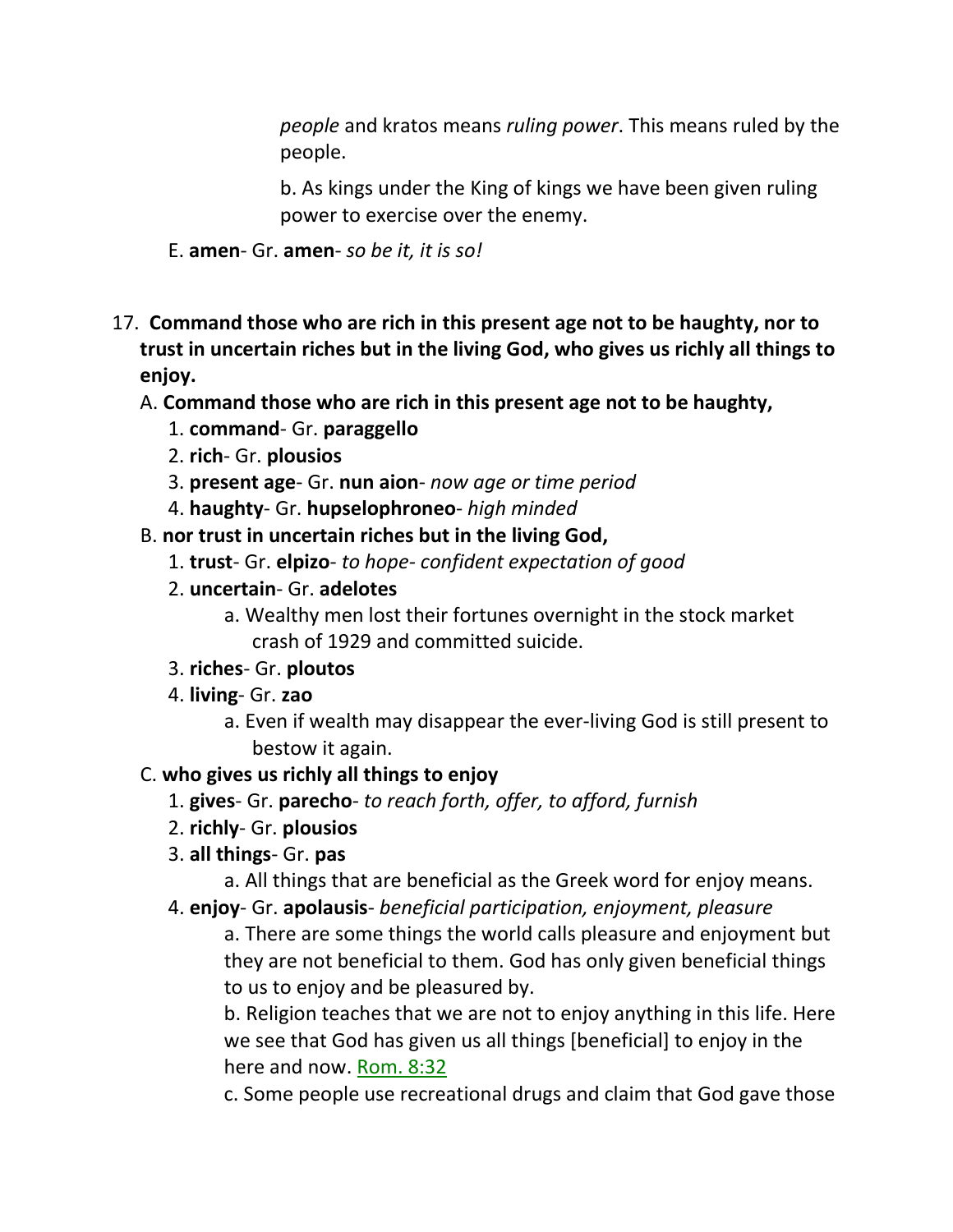substances to them to richly enjoy. However, those things are not beneficial so God did not give those substances for man's pleasure.

- 18. **Let them do good, that they be rich in good works, ready to give, willing to share,** 
	- A. **Let them do good,**
		- 1. **do good** Gr. **agathoergeo** *to do good works*
	- B. **that they be rich in good works,**
		- 1. **rich** Gr. **plouteo**
			- a. Being rich has more to it than money. Financial wealth is but a fruit of being rich.
		- 2. **good works** Gr. **kalos ergon**
	- C. **ready to give** Gr. **eumetadotos** *liberal, bountiful, generous*
		- 1. We need to have more than we need to be ready to give to those around us. Just praying for your needs to be met is selfish. 2 Cor. 9:8
	- D. **willing to share** Gr. **koinonikos** *social; in NT generous, liberal, beneficent*
- 19. **storing up for themselves a good foundation for the time to come, that they may lay hold on eternal life.**
	- A. **storing up for themselves a good foundation for the time to come,**
		- 1. **storing up** Gr. **apothesaurizo** *to put away, lay by in store, to treasure away*
		- 2. **good** Gr. **kalos**
		- 3. **foundation** Gr. **themelios**
			- a. What we do in this life is the foundation for what we do in the next.
		- 4. **time to come** Gr. **mello** *about to be*
	- B. **that they may lay hold on eternal life.**
		- 1. **lay hold** Gr. **epilambanomai** *to take in addition, to lay hold of, take possession of, overtake, attain, attain to*
			- a. Lay hold of in addition to the riches of this natural world.
			- b. Jesus has laid hold of us in saving us, but now we are called to lay hold of Him in relationship. Phil. 3:12
		- 2. **eternal life** Gr. **aionios zoe**
			- a. Eternal life according to Jesus is to know the Father and the Son. John 17:3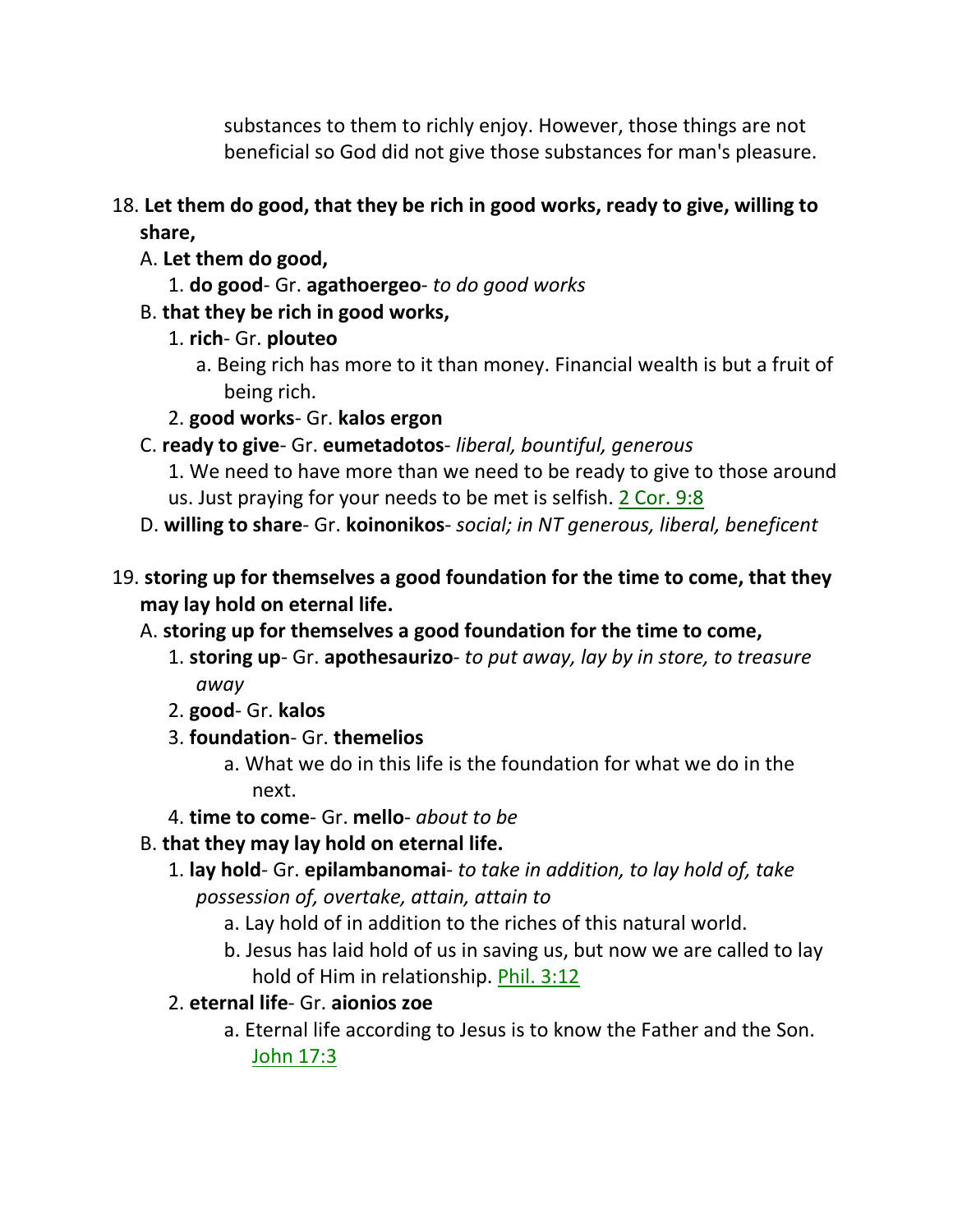# 20. **O Timothy! Guard what was committed to your trust, avoiding the profane**  *and* **idle babblings and contradictions of what is falsely called knowledge—**

# A. **O Timothy!**

- 1. This is an exclamation born out of passion and desire for Timothy to fulfill his destiny and potential.
- B. **Guard what was committed to your trust,**
	- 1. **guard** Gr. **phulasso** *to mount a garrison*
	- 2. **committed to your trust** Gr. **kataparatheke** *a deposit, a trust or thing consigned to one's faithful keeping*
		- a. This is an admonition for Timothy to guard the gospel, the ministry call, and his ministry gift. These were entrusted to him.
- C. **avoiding the profane and idle babblings and contradictions of what is falsely called knowledge**

# 1. **avoiding**- Gr. **ektrepo**- *to turn off or aside*

- a. As a minister you must learn to guard some things like the Word of God, your call, and ministry and avoid other things such as fables, man-made philosophies, and legalistic arguments.
- 2. **profane** Gr. **bebelos** *accessible, lawful to be trodden, common, public place*
	- a. A public bathroom is accessible to all. A public bathroom is nasty! The philosophies and theories of man are nasty!
	- b. When most of the world embraces a theory it almost always is wrong and in opposition to the Word of God. It is nasty!

# 3. **idle babblings**- Gr. **kenophonia**- *empty sounds*

a. All the theories and speeches of the world are nothing but empty noise. They sound like the adults do in the Charlie Brown cartoons. They are just indistinct droning's.

# 4. **contradictions**- Gr. **antithesis**- *opposition, that which is opposed*

- a. The world brings theories up that are the antithesis of what the truth of the Word of God teaches. Such a theory is evolution. It is in direct opposition to the Word of God. It is opposed to the truth of God and of creation.
- b. Legalism and worldly philosophy stand in opposition to the truth of God's grace and faith. A minister must avoid both.

# 5. **falsely**- Gr. **psuedonumos**

- 6. **knowledge** Gr. **gnosis**
	- a. Scientific knowledge should be built upon the foundation of the